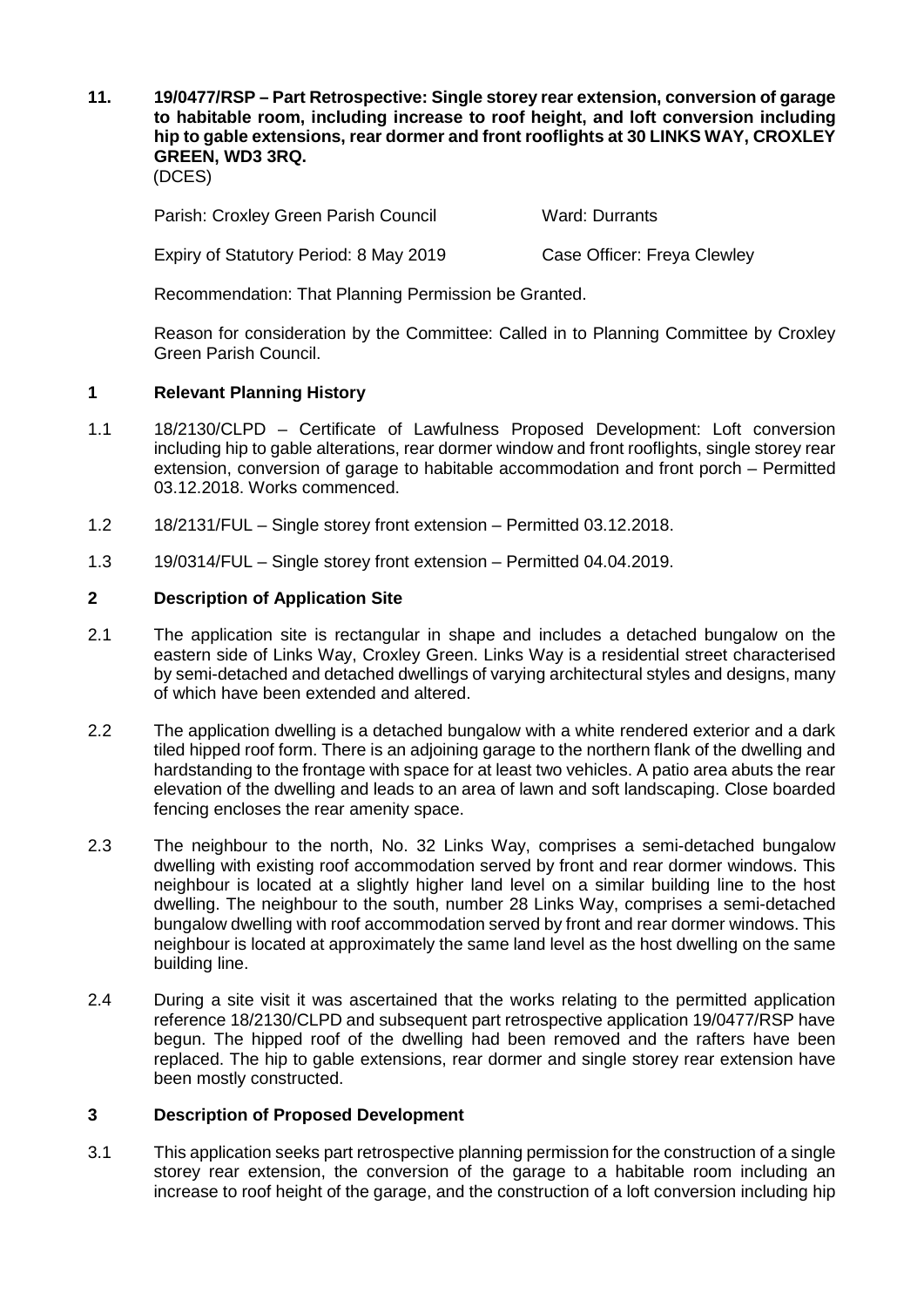to gable extensions, rear dormer and front rooflights. The proposal would result in a four bedroom dwelling (one additional bedroom).

- 3.2 The maximum ridge of the dwelling has been extended by 7.6m in width to create gable ends to the northern and southern flanks of the dwelling. There has been no increase in ridge height. The rear dormer window holds a depth of 3m, a height of 2.1m and a width of 6.5m with a flat roof form. Two three-casement windows are proposed within the rear of the dormer with one window at second storey level within the gable end of the southern flank and two rooflights within the front elevation. The existing chimney has been removed to facilitate the proposed development. The proposal includes the conversion of the existing garage to habitable accommodation which would result in the replacement of the garage door with a four-casement window.
- 3.3 The proposed single storey rear extension has been constructed in line with the southern flank of the host dwelling and holds a depth of 4m and a width of 4.2m, set in approximately 5.5m from the northern flank of the host dwelling. The single storey rear extension would have a hipped roof form with flat roof section and a maximum height of 3.3m, sloping down to an eaves height of 3m. A four-casement window is proposed within the rear of the extension and a three-casement window is proposed within the northern flank of the proposed extension. The submitted plans indicate that this window would be obscurely glazed and top level opening.
- 3.4 The proposed front porch extension would hold a depth of 1.2m and a width of 2.5m. The porch would have a flat roof form with a height of 2.9m. A door is proposed within the front elevation of the porch. The height of the flat roof of the converted garage has been increased by 0.3m from 2.3m to 2.6m as part of the proposed development.
- 3.5 The proposed development would be finished in white render, concrete roof tiles and UPVC fenestration to match the existing dwelling.
- 3.6 The proposed development is the same as that previously approved under application reference 18/2130/CLPD. The development requires planning permission as the entire roof was removed during the construction process.

## **4 Consultation**

## **4.1 Statutory Consultation**

#### 4.1.1 Croxley Green Parish Council: [Objection]

*CGPC believe that this proposal is out of character with Character Area 7 of the Neighbourhood Plan. The application does not fit in with the street scene due to the pitch of roof and bulk and form of the property.*

*CGPC believes that the proposal does not meet Policy CA2 of the Croxley Green Neighbourhood Plan. CGPC would also like to draw the officer's attention to section B.9.7 of the Neighbourhood Plan Appendices which makes specific reference to the special features of the area in question, including, 'the sensitive design of roof extensions is particularly important in streets of bungalows.'*

*If the officer is minded to approve the application CGPC would like the application to be considered by the TRDC planning committee.*

4.1.2 National Grid: No response received.

#### **4.2 Public/Neighbour Consultation**

4.2.1 Number consulted: 5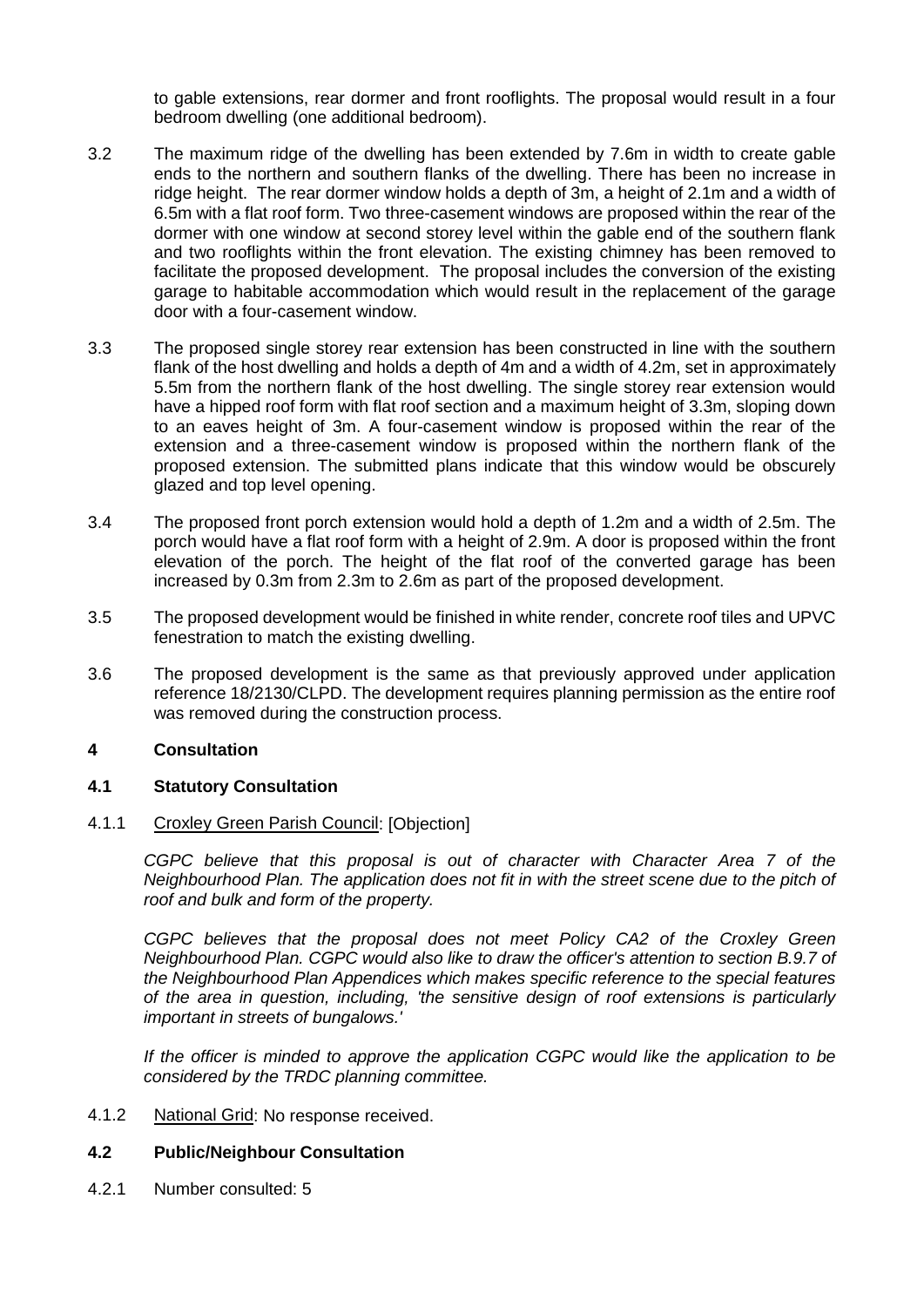- 4.2.2 No of responses received: 1 objection, 0 letters of support
- 4.2.3 Site Notice: Expired: 11.04.2019 Press notice: Not required.
- 4.2.4 Summary of Responses:
	- Increase in roof height would result in loss of privacy, especially as main front windows of neighbouring property serve a bedroom. Before work commenced on the build, the front wall of the application site helped to obscure any views into neighbouring bedroom but with increased height of new loft conversion, this is no longer the case.
	- Joists/purling in the roof seem thin and inadequate for the task. Roof tiles are not in keeping with any property along Links Way.
	- Building is not in keeping with surrounding properties.
	- Conversion of garage into a habitable room means losing space for parking. Even before work was commenced there were many instances whereby cars were parked on the road outside neighbouring properties which caused access issues.

Officer Comment: *'All material planning considerations are outlined within the relevant analysis sections below. The overall height of the dwelling would not be increased from the original, the increase in height refers solely to the garage roof'.* 

### **5 Reason for Delay**

5.1 None.

## **6 Relevant Planning Policy, Guidance and Legislation**

#### 6.1 National Planning Policy Framework and National Planning Practice Guidance

In February 2019 the new National Planning Policy Framework was published. This is read alongside the National Planning Practice Guidance (NPPG). The determination of planning applications is made mindful of Central Government advice and the Local Plan for the area. It is recognised that Local Planning Authorities must determine applications in accordance with the statutory Development Plan, unless material considerations indicate otherwise, and that the planning system does not exist to protect the private interests of one person against another. The 2019 NPPF is clear that "existing policies should not be considered out-ofdate simply because they were adopted or made prior to the publication of this Framework. Due weight should be given to them, according to their degree of consistency with this Framework".

The NPPF states that 'good design is a key aspect of sustainable development, creates better places in which to live and work and helps make development acceptable to communities'. The NPPF retains a presumption in favour of sustainable development. This applies unless any adverse impacts of a development would 'significantly and demonstrably' outweigh the benefits.

#### 6.2 The Three Rivers Local Development Plan

The application has been considered against the policies of the Local Plan, including the Core Strategy (adopted October 2011), the Development Management Policies Local Development Document (adopted July 2013) and the Site Allocations Local Development Document (adopted November 2014) as well as government guidance. The policies of Three Rivers District Council reflect the content of the NPPF.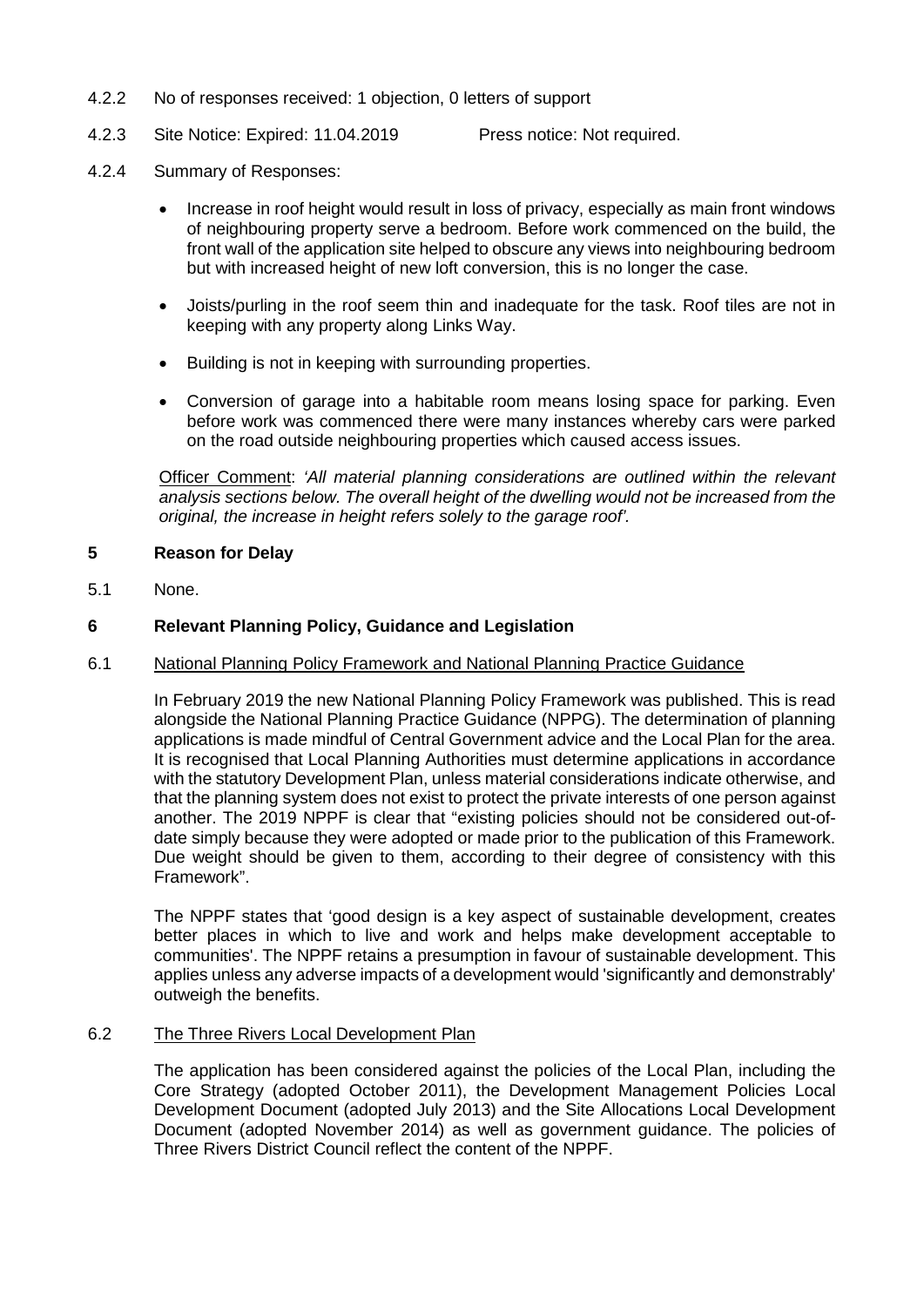The Core Strategy was adopted on 17 October 2011 having been through a full public participation process and Examination in Public. Relevant policies include Policies CP1, CP9, CP10 and CP12.

The Development Management Policies Local Development Document (DMLDD) was adopted on 26 July 2013 after the Inspector concluded that it was sound following Examination in Public which took place in March 2013. Relevant policies include DM1, DM4, DM6, DM10, DM13 and Appendices 2 and 5.

The Croxley Green Neighbourhood Plan (Referendum Version, December 2018) is a material planning consideration, but does not carry full weight because it has not yet been subject of a referendum and is not adopted as part of the statutory development plan. The neighbourhood plan seeks to protect the character and appearance of the area, and requires extensions to be well designed. Relevant policies include: Policy CA2 and Appendices B and C.

### 6.3 Other

The Community Infrastructure Levy (CIL) Charging Schedule (adopted February 2015).

The Localism Act received Royal Assent on 15 November 2011. The growth and Infrastructure Act achieved Royal Assent on 25 April 2013.

The Wildlife and Countryside Act 1981 (as amended), the Conservation of Habitats and Species Regulations 2010, the Natural Environment and Rural Communities Act 2006 and the Habitat Regulations 1994 may also be relevant.

### **7 Planning Analysis**

#### 7.1 Permitted Development

- 7.1.1 A Certificate of Lawfulness Proposed Development application reference 18/2130/CLPD was submitted to the Local Planning Authority for the construction of a loft conversion, hip to gable alterations, rear dormer window and front rooflights, single storey rear extension, conversion of garage to habitable accommodation and front porch structure. The application was approved by the LPA on 3 December 2018.
- 7.1.2 The current proposal reflects that approved under application reference 18/2130/CLPD however the proposal requires planning permission as the roof structure was removed during the course of construction. The applicant has specified that the roof was removed due to rotting rafters that had to be replaced.
- 7.1.3 Whilst on site it was ascertained that part of the bungalow had been demolished and the entire roof of the bungalow had been removed. The timber frame of the roof enlargement and rear dormer as well as the single storey rear extension and alterations to the garage roof, as shown on the submitted plans, have been constructed and the majority of the roof had been retiled.
- 7.1.4 Whilst Class B of Part 1 of Schedule 2 does allow for alterations and additions of the roof of a dwellinghouse, it does not allow for the complete removal and reconstruction of the roof. Particularly in cases where the new roof form is different to that of the original dwellinghouse.
- 7.1.5 Several appeal decisions have founded that similar works of the complete or substantial removal of the roof cannot be considered under Class B and as such require planning permission. One example is Appeal Reference APP/X1735/X/15/3017604 dated 9 December 2015 which states;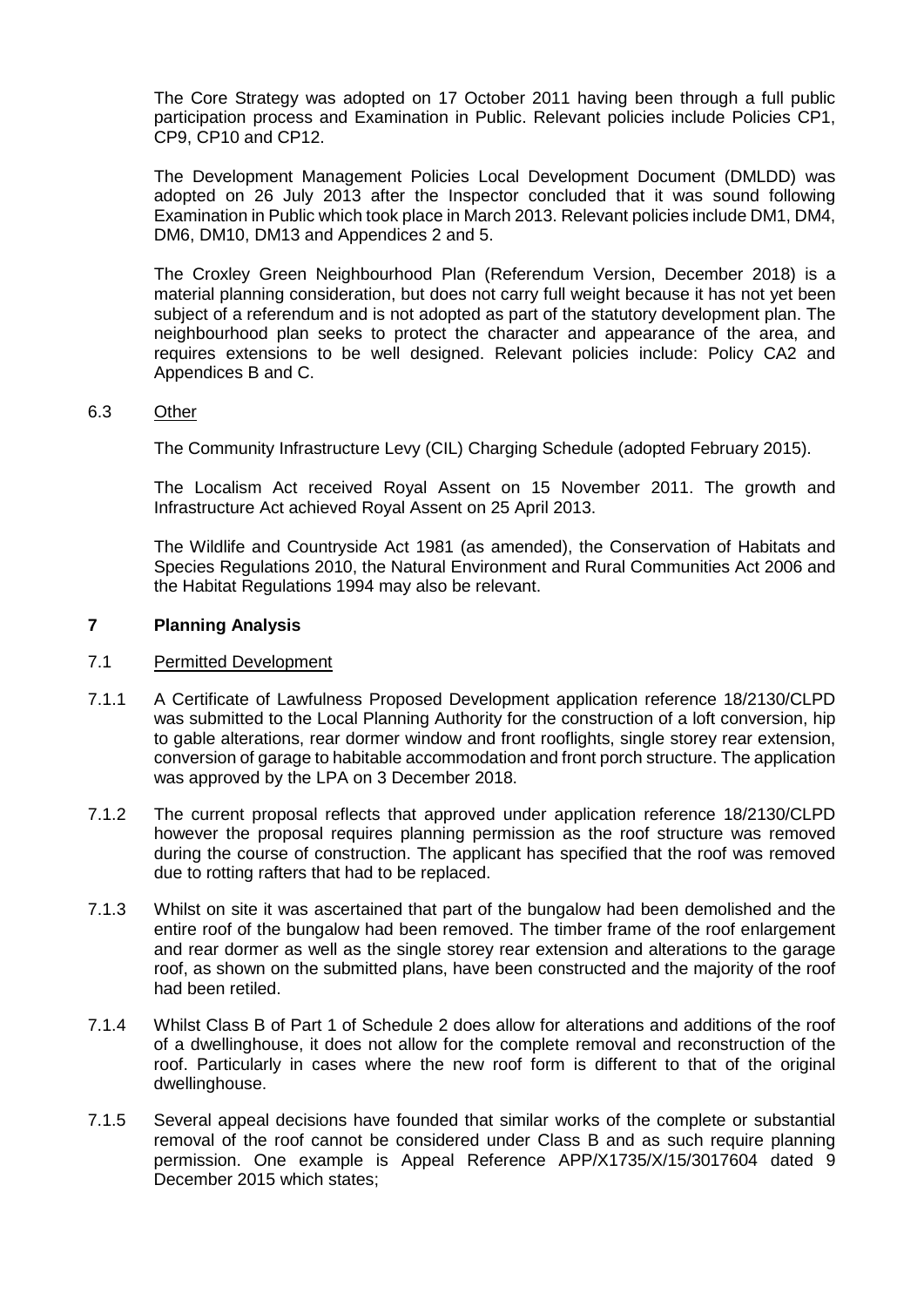- *7.1.6 Therefore, given that the original roof has been substantially demolished, the proposal now requires planning permission as it does not fall within the definition of 'alteration and extension' and therefore can no longer be considered against Class B of Part 1 of Schedule 2 of the GPDO or against any other Class within the GPDO.*
- 7.1.7 In light of the above, the current application has been submitted and assessed accordingly.
- 7.2 Impact on Character and Street Scene
- 7.2.1 Policy CP1 of the Core Strategy (adopted October 2011) seeks to promote buildings of a high enduring design quality that respect local distinctiveness and Policy CP12 of the Core Strategy (adopted October 2011) relates to design and states that in seeking a high standard of design the Council will expect development proposals to 'have regard to the local context and conserve or enhance the character, amenities and quality of an area'. Development should make efficient use of land but should also respect the 'distinctiveness of the surrounding area in terms of density, character, layout and spacing, amenity, scale, height, massing and use of materials'; 'have regard to the local context and conserve or enhance the character, amenities and quality of an area' and 'incorporate visually attractive frontages to adjoining streets and public spaces'.
- 7.2.2 Policy CA2 of the Croxley Green Neighbourhood Plan states that domestic extensions requiring planning consent should seek to conserve and enhance the Character Areas described in Appendix B through the careful control of massing, alignment and height. Paragraph 5.1.2 states *'in streets where long rows of bungalows predominate, such as Links Way and Sherborne Way, redevelopment of bungalows with new buildings of two or more storeys will be discouraged, to maintain visual coherence and prevent loss of privacy.*  In the case of existing bungalows and chalets, the Council will generally opposite *reconstruction which includes an additional storey by extending the walls upwards and any proposed first floor accommodation extension should be contained within the existing roof void and new dormers should be of an appropriate scale'.*
- 7.2.3 The ridge height of the main dwelling has remained the same as the original dwelling, with a maximum height of 5.5m. Whilst the roof form of the dwelling has been altered from a hipped roof to a pitched roof, and gable ends have been formed to the northern and southern flanks of the dwelling, it is noted that the streetscene of Links Way is varied in terms of architectural designs and styles of dwellings and roof forms, and that there are existing examples of gabled roof forms within the vicinity. Therefore, whilst the maximum ridge width of the dwelling has been extended by 7.6m in width and the appearance of the dwelling would be altered in terms of the roof form, given the varied nature of the existing streetscene in terms of hipped and gabled roof forms and that the overall height of the dwelling has not been increased, it is not considered that the loft conversion including hip to gable alterations would result in any harm to the character or appearance of the host dwelling, streetscene or wider area.
- 7.2.4 In terms of the Croxley Green Neighbourhood Plan, whilst the proposal includes the construction of hip to gable extensions, the height of the dwelling has not been increased and the proposal would not result in the construction of additional storeys by extending walls upwards. Furthermore, the first floor accommodation would be contained within the roof of the dwelling and the dwelling would retain the appearance of a bungalow, maintaining visual coherence within the streetscene. The dormer is set down from the maximum ridge, set in from the flank elevations and set up from the eaves and is of an appropriate scale for the roofspace. Therefore it is considered that the proposal would comply with the Croxley Green Neighbourhood Plan in this regard.
- 7.2.5 In terms of dormer windows, Appendix 2 of the Development Management Policies document sets out that dormer windows should always be subordinate to the main roof. They should be set below the existing ridge level, set in from either end of the roof and set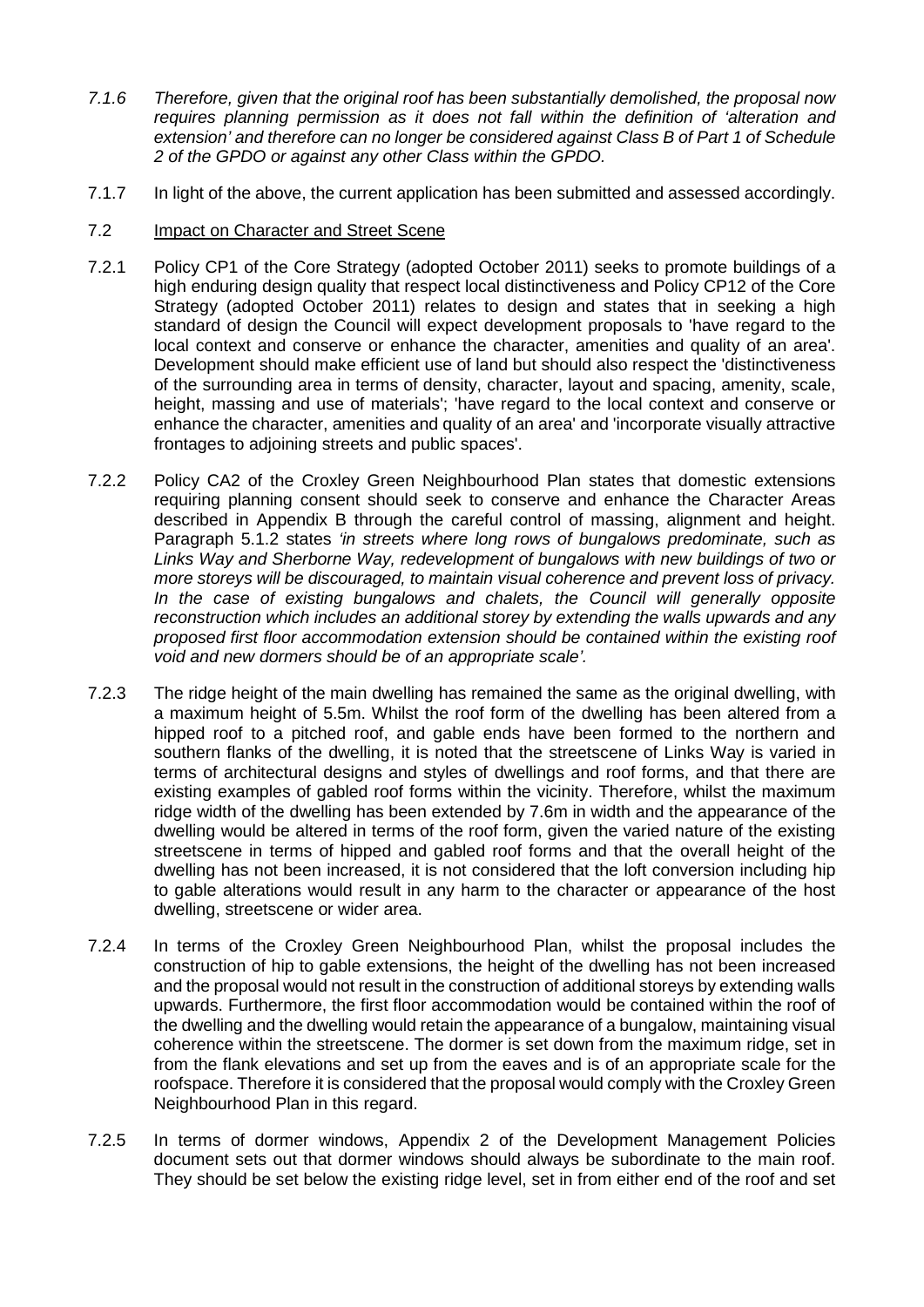back from the plane of the front or rear wall. The roof form should respect the character of the main house if possible.

- 7.2.6 The dormer window is set in 0.5m from the northern and southern flanks of the dwelling, set down 0.3m from the maximum ridge of the dwelling and set up 0.5m from the eaves of the dwelling and therefore is subordinate to the main roof of the dwelling. It is acknowledged that the dormer is large in scale, however there are examples of dormers of a similar size and scale within the vicinity of the application site. Furthermore, had the roof structure of the dwelling of been retained, the dormer would comply with the GPDO. Notwithstanding this, given that the dormer is set in 0.5m from both flank elevations, set down from the maximum ridge and set up from the eaves, the dormer is not readily visible from the streetscene of Links Way. Therefore, it is not considered that the dormer appears unduly prominent within the streetscene and does not result in demonstrable harm to the character and appearance of the host dwelling, streetscene or wider area.
- 7.2.7 The proposed garage conversion would result in the replacement of the garage door with a four-casement window and the height of the flat roof of the converted garage has been increased by 0.3m from 2.3m to 2.6m as part of the proposed development. The increase in height of the flat roof of the garage is minor in scale, and the proposed fenestration would match the existing dwelling in terms of scale and style. Therefore, it is not considered that this element results in any harm to the character or appearance of the host dwelling, streetscene or wider area.
- 7.2.8 In relation to single storey rear extensions, Appendix 2 outlines that generally, single storey rear extensions to detached dwellings should not exceed a depth of 4m, and that this distance should be reduced if the extension would adversely affect adjoining properties or is unduly prominent. The single storey rear extension holds a depth of 4m and a width of 4.2m, constructed in line with the existing southern flank of the host dwelling, and set in 5.5m from the northern flank. The depth of the extension therefore complies with the guidance set out within Appendix 2, and given the width, height and roof form of the extension, it is not readily visible within the streetscene of Links Way. Therefore, given the scale of the extension, that the depth complies with Appendix 2 of the Development Management Policies document and the height and hipped roof form of the extension, it is not considered that this element results in any harm to the character or appearance of the host dwelling, streetscene of wider area.
- 7.2.9 The proposed porch would be small in scale, and would be significantly set back from the existing single storey front projection by approximately 3.8m. The streetscene is varied in terms of porches and front extensions and given the scale of the proposed porch, it is not considered that this element would result in any harm to the character or appearance of the host dwelling, streetscene or wider area.
- 7.2.10 In summary, whilst the proposal has increased the scale of the dwelling, subject to the use of materials to match the existing dwelling, the proposed extensions would not result in demonstrable harm to the character or appearance of the host dwelling and would not appear unduly prominent in the street scene of Links Way. The development would therefore be acceptable in accordance with Policies CP1 and CP12 of the Core Strategy, Policies DM1 and Appendix 2 of the Development Management Policies document and the Croxley Green Neighbourhood Plan.

### 7.3 Impact on Amenity of Neighbours

7.3.1 Policy CP12 of the Core Strategy states that development should 'protect residential amenities by taking into account the need for adequate levels and disposition of privacy, prospect, amenity and garden space.' Policy DM1 and Appendix 2 of the Development Management Policies LDD set out that residential development should not result in loss of light to the windows of neighbouring properties nor allow overlooking, and should not be excessively prominent in relation to adjacent properties.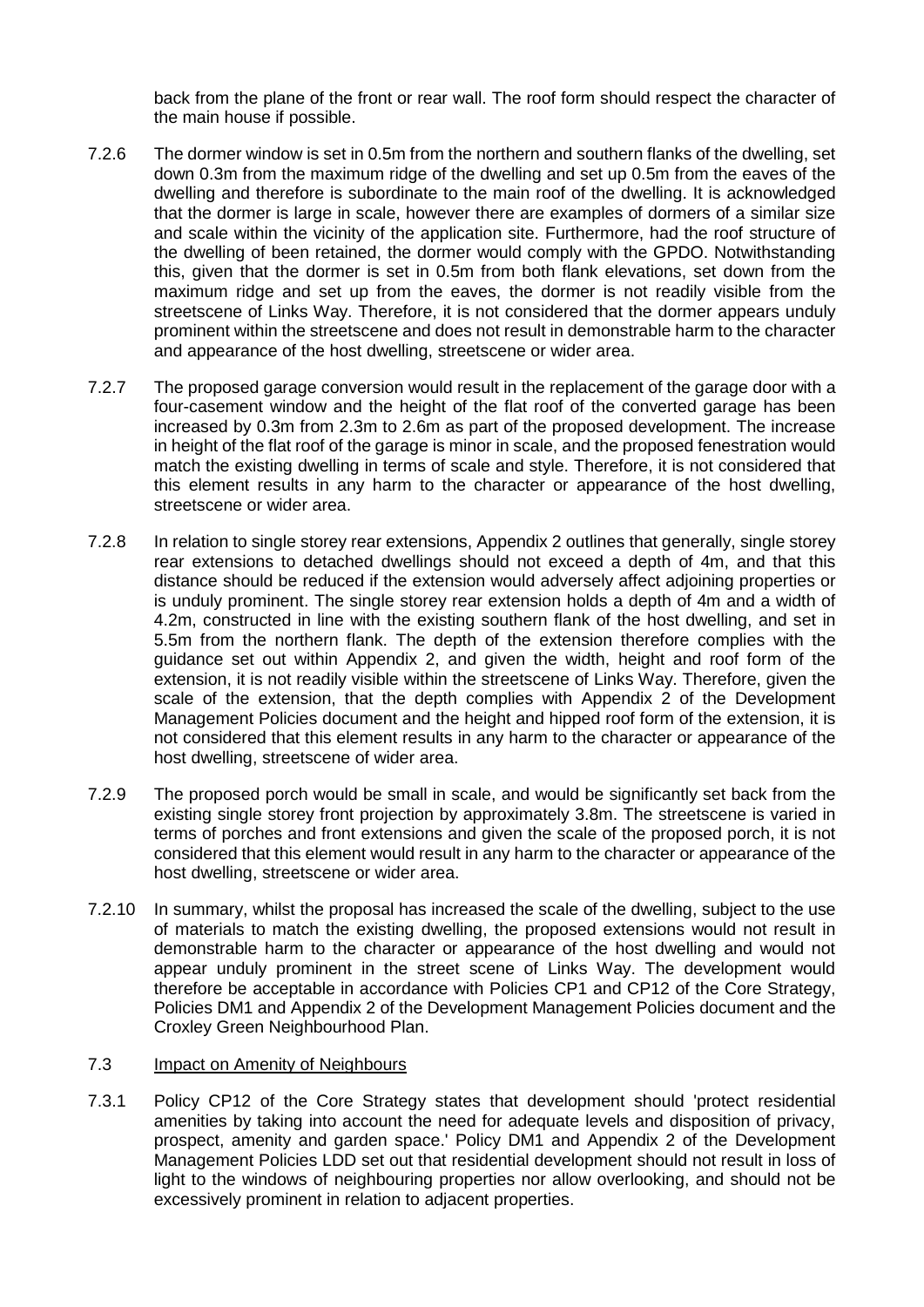- 7.3.2 The proposed hip to gable extensions have increased the bulk and massing of the dwellinghouse however given the spacing and existing site circumstances including the relationship between the host dwelling and neighbouring properties, it is not considered that this element results in any harm to neighbouring amenity. The proposed dormer window has further increased the bulk of the dwelling at roof level, however given that the dormer is set down from the maximum ridge, set in from the flank elevations and set up from the eaves, it is not considered that this element appears overbearing or results in loss of light to neighbouring amenity.
- 7.3.3 The proposed single storey rear extension is constructed in line with the southern flank of the dwelling. The extension is set in approximately 0.6m from the southern flank boundary, and given the existing site circumstances and that the neighbour to the south has an existing pitched roof outbuilding constructed up to the shared boundary, it is not considered that the extension appears overbearing or results in loss of light to the neighbour to the south. Given that the extension is set in 5.5m from the northern flank boundary, it is not considered that this element results in any harm to the neighbour to the north.
- 7.3.4 The proposed garage conversion including replacement four-casement window and increase in height of the flat roof by 0.3m to 2.6m does not result in any harm to the neighbour to the south, by virtue of the location of the garage to the northern flank of the host dwelling. The neighbour to the north is located at a slightly higher land level than the host dwelling, and given the existing site circumstances and that the height has only been increased by 0.3m, it is not considered that this element results in loss of light or appears overbearing to the neighbour to the north.
- 7.3.5 In relation to overlooking, the dwelling would contain two windows and a door at ground floor level within the southern flank elevation. Whilst one of the windows and the door would be slightly relocated, given the existing site circumstances and that these windows and doors pre-existed the proposed extensions, it is not considered that the fenestration within the southern flank of the dwelling would result in unacceptable overlooking to neighbouring amenity. Whilst a window is proposed at first floor level within the southern flank gable end of the dwelling, the submitted plans indicate that this window would be obscurely glazed and top level opening, thus would not result in unacceptable overlooking.
- 7.3.6 The proposal would include a three-casement window within the northern flank of the rear extension, however the submitted plans indicate that this window would be obscurely glazed and top level opening, and given that this window would be set in 5.5m from the northern flank boundary, it is not considered that this window would result in unacceptable overlooking. Given the location of the proposed window, that it is set in 5.5m from the flank boundary and given the existing close boarded fencing boundary treatment, it is not considered reasonable to attach a condition to require this window to be maintained in this condition as it is not considered that this window would result in unacceptable overlooking should it not be obscurely glazed. The proposed four-casement window at ground floor level within the front elevation and two rooflights within the front roofslope of the dwelling would have an outlook of the application site frontage. Given the separation distance of over 29m between the application dwelling and the neighbouring properties opposite, it is not considered that the fenestration within the front elevation would result in any overlooking. The ground floor level fenestration proposed within the rear elevation would have an outlook of the rear amenity space of the application site and whilst some views of neighbouring gardens would be available from the fenestration proposed within the rear dormer, it is not considered that this would be an unusual situation, and given the relationship between the host dwelling and the two neighbouring properties, the views available would be of the rear aspect of the amenity space serving these neighbours, thus these neighbours would retain a private area of garden abutting the rear elevation. Therefore, it is not considered that unacceptable overlooking would occur as a result of the proposed development. Notwithstanding this, it is considered reasonable to attach a condition to any planning permission to prevent any additional openings being inserted within the flank elevations of the development.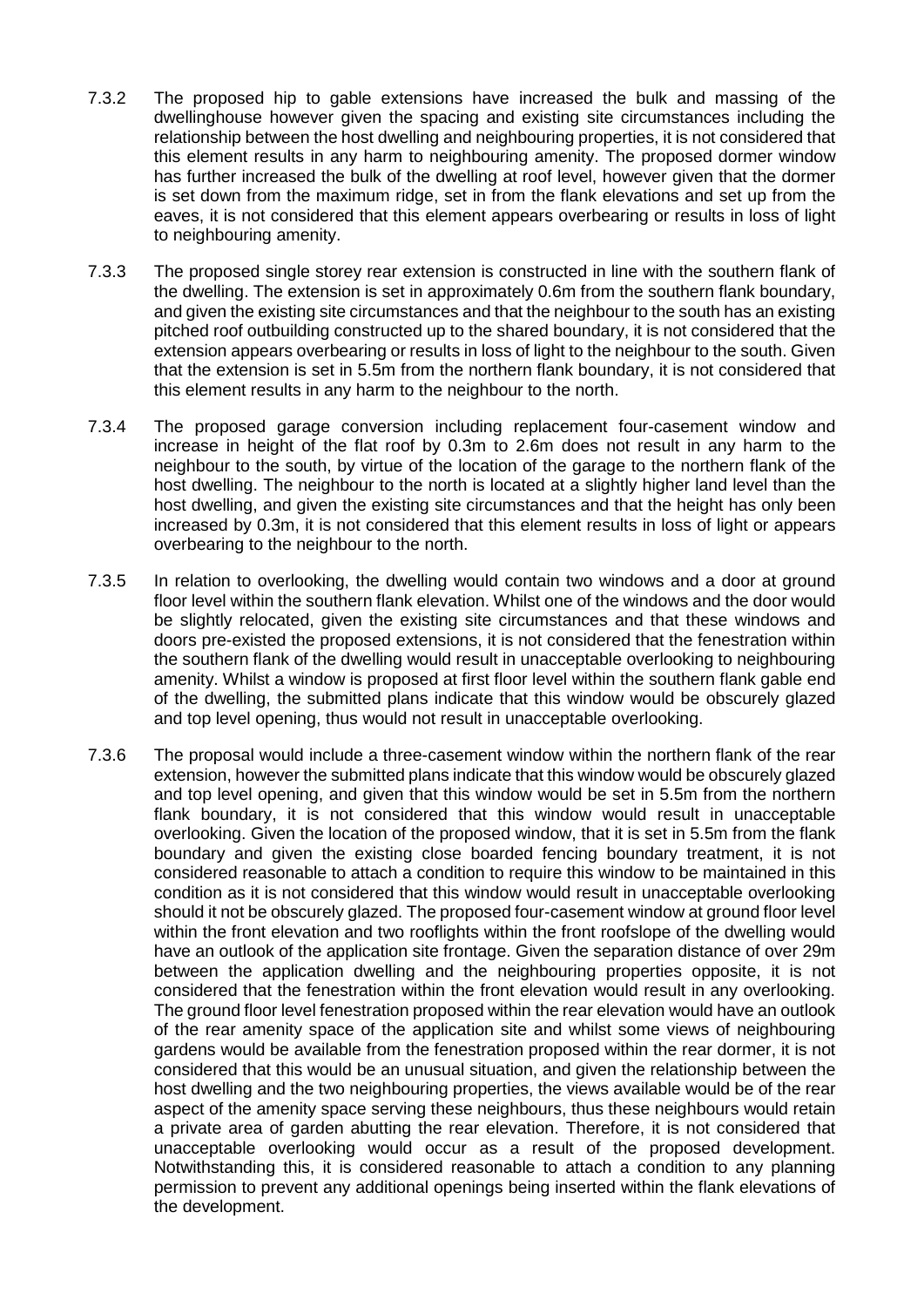- 7.3.7 Given the scale of the proposed replacement dwelling, it is considered reasonable to attach a condition to any planning permission to remove some permitted development rights in the interests of protecting neighbouring amenity and to prevent the overdevelopment of the site.
- 7.3.8 In summary, subject to conditions, the development is considered acceptable in terms of its impact on neighbouring residential amenity in accordance with Policy CP12 of the Core Strategy and Policy DM1 and Appendix 2 of the Development Management Policies document.
- 7.4 Amenity Space Provision for Future Occupants
- 7.4.1 Policy CP12 of the Core Strategy states that development should take into account the need for adequate levels and disposition of privacy, prospect, amenity and garden space.
- 7.4.2 The proposed development would result in a four bedroom dwelling. Appendix 2 of the Development Management Policies document outlines that a four bedroom dwelling should retain 105sqm of usable, private amenity space. The application dwelling would retain over 140sqm of amenity space to the rear and as such, would exceed the requirements set out within Appendix 2 in this regard.

### 7.5 Wildlife and Biodiversity

- 7.5.1 Section 40 of the Natural Environment and Rural Communities Act 2006 requires Local Planning Authorities to have regard to the purpose of conserving biodiversity. This is further emphasised by regulation 3(4) of the Habitat Regulations 1994 which state that Councils must have regard to the strict protection for certain species required by the EC Habitats Directive.
- 7.5.2 The protection of biodiversity and protected species is a material planning consideration in the assessment of applications in accordance with Policy CP9 of the Core Strategy (adopted October 2011) and Policy DM6 of the DMLDD. National Planning Policy requires Local Authorities to ensure that a protected species survey is undertaken for applications that may be affected prior to determination of a planning application.
- 7.5.3 The application has been submitted with a Biodiversity Checklist which stated that no protected species or biodiversity factors will be affected as a result of the application. The Local Planning Authority is not aware of any protected species within the immediate area that would require further assessment.

#### 7.6 Trees and Landscaping

- 7.6.1 Policy DM6 of the Development Management Policies document sets out that development proposals should seek to retain trees and other landscape and nature conservation features, and that proposals should demonstrate that trees will be safeguarded and managed during and after development in accordance with the relevant British Standards.
- 7.6.2 The application site is not located within a Conservation Area and no trees on or adjacent to the site are protected by a Tree Preservation Order. No trees of public amenity value would be harmed or removed by virtue of the proposal and the development is considered acceptable in this regard.

### 7.7 Highways, Access and Parking

- 7.7.1 Policy DM13 of the Development Management Policies document requires development to make provision for parking in accordance with the parking standards set out at Appendix 5 of the Development Management Policies document.
- 7.7.2 The proposal would result in a four bedroom dwelling (one additional bedroom). Appendix 5 of the Development Management Policies document sets out that a four bedroom dwelling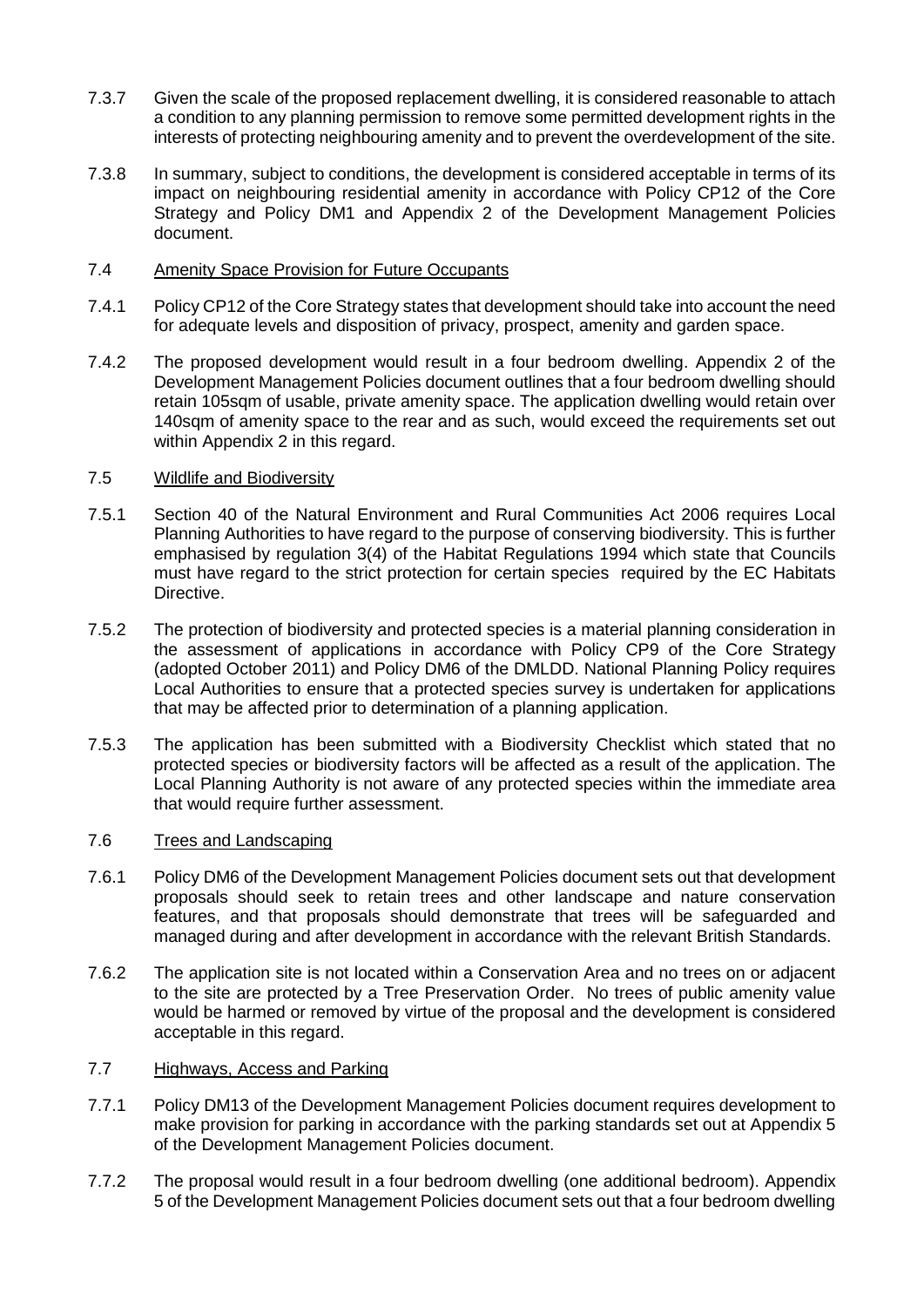should provide onsite parking provision for three vehicles. The hardstanding to the frontage with space for two vehicles would be retained and whist the proposal would include the conversion of the existing adjoining garage, it is noted that the garage measures 4.8m in depth by 2m in width, thus could not accommodate a vehicle.

7.7.3 In addition, whilst the proposal would increase the number of bedrooms from three to four, thus the parking requirement would alter from two spaces to three spaces, it is noted that the application site frontage is large enough to accommodate a further vehicle following some minor alterations. Therefore, it is not considered that a shortfall of one parking space would result in demonstrable harm to highway safety so as to justify the refusal of planning permission in this regard.

## **8 Recommendation**

- 8.1 That Part Retrospective PLANNING PERMISSION BE GRANTED and has effect from the date on which the development was carried out and is subject to the following conditions:
	- C1 Those parts of the development hereby permitted that have not yet been carried out shall be begun before the expiration of 3 years from the date of this permission.

Reason: In pursuance of Section 91(1) of the Town and Country Planning Act 1990 and as amended by the Planning and Compulsory Purchase Act 2004.

C2 The development hereby permitted shall be carried out in accordance with the following approved plans: 2018/01, 2018/02, 2018/03, 2018/04, 2018/05 and 30LINKSWAY/2018.08.

Reason: For the avoidance of doubt and in the proper interests of planning and in the interests of the visual amenities of the locality and the residential amenity of neighbouring occupiers, in accordance with Policies CP1, CP9, CP10 and CP12 of the Core Strategy (adopted October 2011), Policies DM1, DM6, DM13 and Appendices 2 and 5 of the Development Management Policies LDD (adopted July 2013) and Policy CA2 and Appendices B and C of the Croxley Green Neighbourhood Plan Referendum Version (adopted December 2018).

C3 Unless specified on the approved plans, all new works or making good to the retained fabric shall be finished to match in size, colour, texture and profile those of the existing building.

Reason: To ensure that the external appearance of the building is satisfactory in accordance with Policies CP1 and CP12 of the Core Strategy (adopted October 2011) and Policy DM1 and Appendix 2 of the Development Management Policies LDD (adopted July 2013).

C4 Notwithstanding the provisions of the Town and Country Planning (General Permitted Development) Order 2015 (or any other revoking and re-enacting that order with or without modification), no windows/dormer windows or similar openings [other than those expressly authorised by this permission] shall be constructed in the flank elevations or roof slopes of the extension/development hereby approved.

Reason: To safeguard the residential amenities of neighbouring properties in accordance with Policies CP1 and CP12 of the Core Strategy (adopted October 2011) and Policy DM1 and Appendix 2 of the Development Management Policies LDD (adopted July 2013).

C5 Before the first occupation of the building/extension hereby permitted the window at first floor level in the southern flank elevation; shall be fitted with purpose made obscured glazing and shall be top level opening only at 1.7m above the floor level of the room in which the window is installed. The window shall be permanently retained in that condition thereafter.